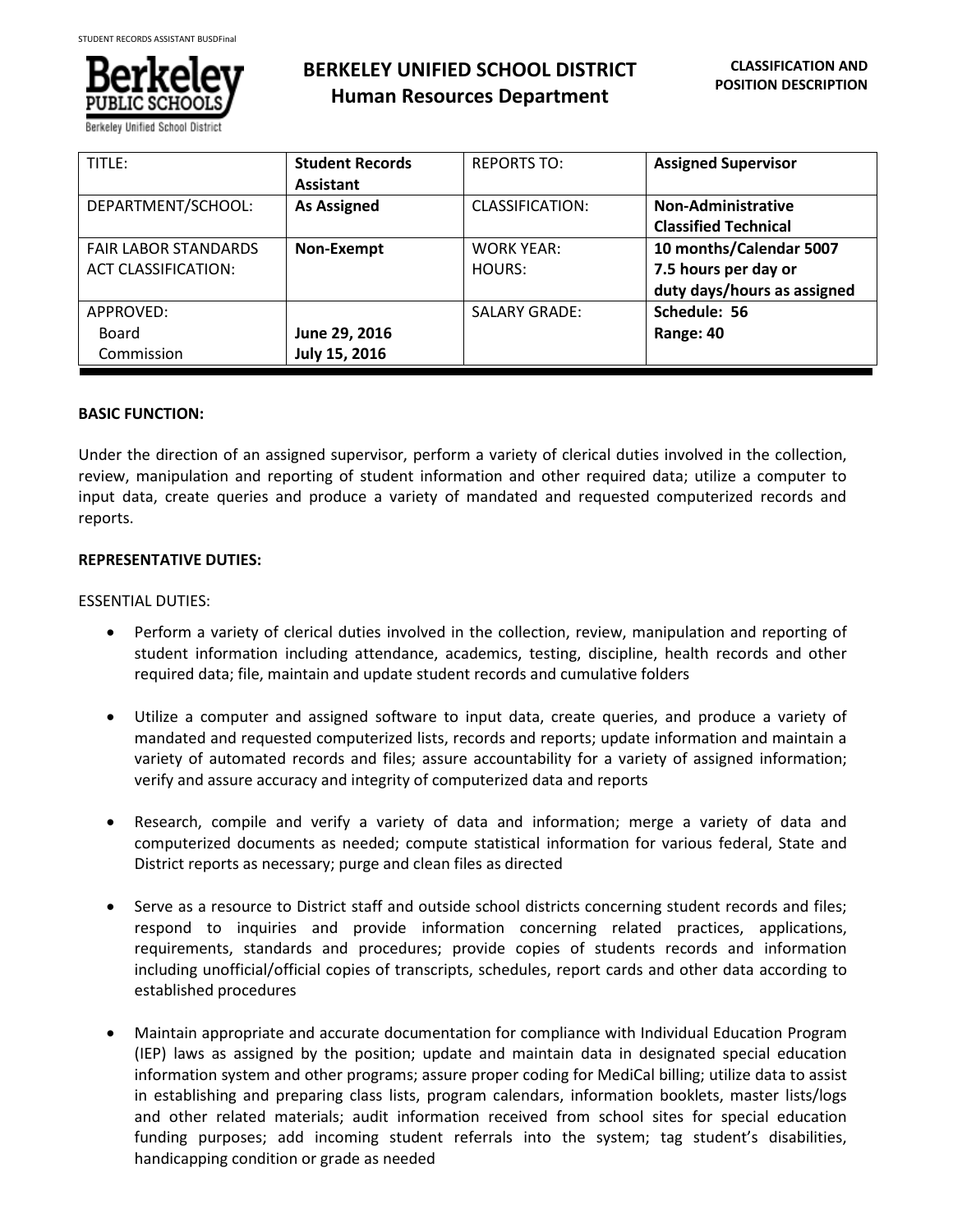- Perform a variety of administrative support duties in support of assigned office; receive telephone calls, greet visitors and provide information and assistance to students, parents, staff and the public; assist students and parents in completing forms; issue admit slips as needed
- Prepare reports for distribution; submit reports to appropriate agency or personnel according to established time lines
- Coordinate the student scheduling process to meet the needs of students, staff and parents as assigned by the position; assist an administrator with building the Master Schedule and making various adjustments to teacher assignments and room assignments
- Prepare and distribute materials for teachers as assigned by the position; create and distribute weekly attendance reports; create and distribute progress reports and report cards
- Operate a variety of office equipment including a calculator, copier, fax machine, computer and assigned software

OTHER DUTIES: Perform related duties as assigned

# **KNOWLEDGE AND ABILITIES:**

### KNOWLEDGE OF:

Principles, methods and procedures of operating computers and peripheral equipment

Data control procedures and data entry operations

Principles and practices of data collection and processing

Record-keeping and report preparation techniques

Policies and objectives of assigned programs and activities

Methods of collecting and organizing data and information

Scheduling requirements for mandated reports

Technical aspects of field of specialty

Modern office practices, procedures and equipment

Correct English usage, grammar, spelling, punctuation and vocabulary

Interpersonal skills using tact, patience and courtesy

Oral and written communication skills

Basic math

# ABILITY TO:

Perform a variety of duties involved in the collection, review, manipulation and reporting of student information

Utilize a computer to input data, create queries and produce a variety of mandated and requested computerized records and reports

Operate computers and peripheral equipment properly and efficiently

Review and verify input and output data to assure accuracy and efficiency

Assemble and prepare data for records and reports

- Compile data in a timely and efficient manner and prepare reports
- Establish and maintain files and records
- Keyboard or input data at an acceptable rate of speed

Establish and maintain cooperative and effective working relationships with others